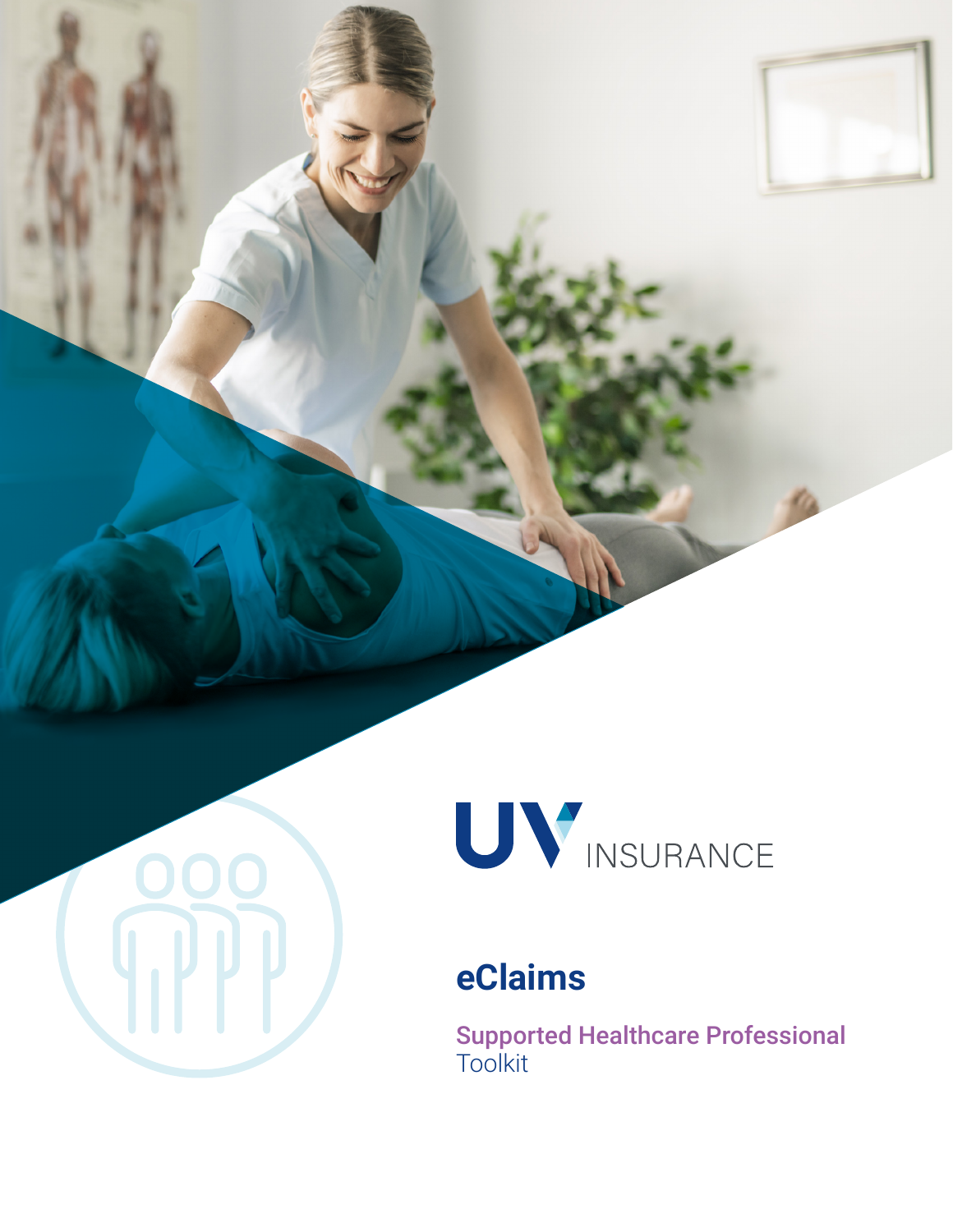### **Toolkit** eClaims

## Section 1 **Submitting Claims**

### Supported Healthcare Professional type

The following healthcare professionals can submit claims electronically through eClaims for reimbursement by UV Insurance:

- ▶ Acupuncturist
- ▶ Chiropractor
- Chiropodist
- ▶ Massage Therapist
- ▶ Naturopathic Doctor
- ▶ Optician
- ▶ Optometrist
- ▶ Physical Rehabilitation Therapist (Québec only)
- ▶ Physiotherapist
- ▶ Podiatrist
- Psychologist
- Dietitian
- ▶ Speech-Language Pathologist

### Section 2 **Getting Paid**

### Payment Method

You are paid according to the information you provided when you registered with TELUS Health. If your banking information is on file, you will be paid by direct deposit, otherwise you will be paid by cheque. If you want to set up direct deposit, you can do so using the Banking Application on the TELUS Provider Portal.

### Payment Frequency

Payments are made by TELUS Health on behalf of UV Insurance, twice per month on the 1<sup>st</sup> and the 16<sup>th</sup>. The payer will appear as TELUS Assure.

### Entering patient information You will need to enter the following information from the patient's member card: Member's name  $\triangleright$  Policy number (Group #) Member ID (9-digit number starting with 5)

| UV                                                     | <b>INSURANCE</b>                 |                                                    | <b>Certificate</b><br>501 234 567<br>Group: 1111     |
|--------------------------------------------------------|----------------------------------|----------------------------------------------------|------------------------------------------------------|
| <b>INSURED'S NAME: JEAN TREMBLAY</b>                   |                                  |                                                    |                                                      |
| <b>BENEFITS</b><br><b>HEALTH</b><br><b>VISUAL CARE</b> | DENTAL (DIRECT)<br>DRUG (DIRECT) | <b>FAMILY</b><br>FAMILY<br>FAMILY<br><b>FAMILY</b> | $\mathscr{A}$ TELUS   assure<br>23 01000 500 000 000 |